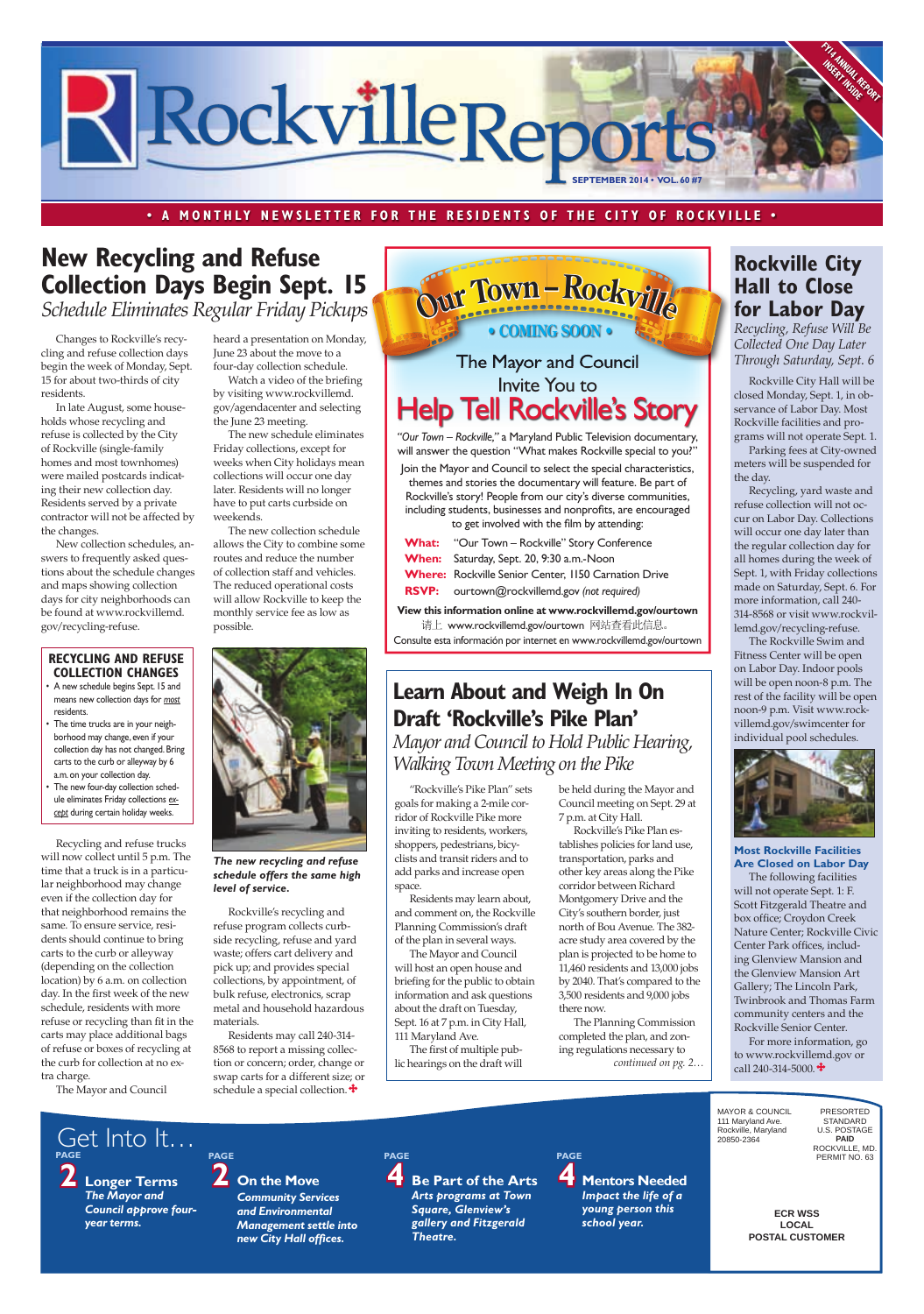#### **Page 2 SEPTEMBER 2014 ROCKVILLE REPORTS**

#### **MEETINGS & DROP IN SCHEDULE**

#### **IN BRIEF**

All general sessions, worksessions and public hearings are televised on Rockville channel 11 and are available on streaming video at www.rockvillemd.gov. Residents may comment on any subject for up to three minutes during the "Community Forum" portion at most meetings. Meetings are at 7 p.m. and are subject to change.

• **Sept. 8** (Monday) • **Sept. 22** (Monday) • **Sept. 15** (Monday) • **Sept. 29** (Monday)

The mayor and one councilmember are available to meet with residents for drop-in discussions from 5:30-6:30 p.m. one Monday per month in the Mayor and Council office at City Hall. No appointment is necessary, but a call to the City Clerk's office at 240-314-8280 is appreciated. Along with **Mayor Newton**, the councilmember scheduled is **Tom Moore** on **Monday, Sept. 8**.

# Mayor & Council

![](_page_1_Picture_20.jpeg)

![](_page_1_Picture_21.jpeg)

![](_page_1_Picture_22.jpeg)

![](_page_1_Picture_23.jpeg)

![](_page_1_Picture_24.jpeg)

![](_page_1_Picture_25.jpeg)

*Councilmember Tom Moore*

The Rockville City Police Department is now offering Livescan digital fingerprinting services to the public. There are many reasons for citizens to be fingerprinted, including background checks for job requirements and volunteering or specialized certifications.

*Councilmember Virginia D. Onley* 

*Councilmember Julie Palakovich Carr*

#### **Nominate a Neighbor for Award**

The City's annual Good Neighbor Award recognizes the ongoing efforts of Rockville residents who are making exceptional contributions to improve the quality of life in their neighborhoods, often without seeking or receiving recognition for their service.

For more information on the Rockville City Police Department's fingerprinting services, including fees, online-scheduling and answers to frequently asked questions, please visit www.rockvillemd.gov/ fingerprinting.

![](_page_1_Picture_18.jpeg)

Consider nominating family members, friends or neighbors who have performed a good deed or provided a service to their Rockville community. Adult or youth nominees must:

- Be a resident of the City of Rockville.
- Have made a significant contribution to their community during the current year.
- Not be employed by the City of Rockville. Learn more about the award and the 2013 recipients, in a Rockville 11 report on the City's YouTube channel.

The deadline for nominations is Oct. 1. For more information contact Rocio Snowdy at rsnowdy@ rockvillemd.gov.

#### **Rockville City Police Offer Digital, No-Ink Fingerprinting**

For more information on the charter change, call the City Clerk's office at  $240 - 314 - 8280$ .

The Livescan system is a digital no-ink system, which allows fingerprints to be sent electronically to the State of Maryland for verification. The state performs the requested background research and sends the results to the agency or entity requesting the scan.

To read about the 2012 survey visit www.rockvillemd.gov/survey.  $\bigstar$ 

Fingerprinting services are offered for a fee at the Police station in the historic post office building at 2 West Montgomery Ave. on Tuesdays, Wednesdays and Thursdays from 9:30-11:30 a.m. and from 2:30- 4:30 p.m.

Rockville's next Mayor and Council can expect to serve longer terms after City leaders voted July 14 to lengthen terms from two to four years.

The offices can be accessed through the main entrance to City Hall. Parking is available free-of-charge to visitors who sign in at the counter in the

The change will take effect with the 2015 election. About 54 percent of

Rockville voters supported increasing Mayor and Council terms from two to four years in an advisory referendum question on the 2013 election ballot.

The Mayor and Council considered the outcome of the referenda, but were not required to change the charter according to the

The City's eighth biennial Community Survey will arrive in some Rockville mailboxes in early October.

The survey provides an opportunity to rate satisfaction with the quality of life in the City, the community's amenities and local government services.

A sample of households is selected at random to participate in the survey. Translation services will be provided for those who need

> The public record for written comments on the plan is open. Testimony may be sent to the Mayor and Council at cityclerk@ rockvillemd.gov, or by mail to City Clerk's Office, Rockville City Hall, 111 Maryland Ave., Rockville, MD 20850.  $\ddagger$

## **Mayor and Council Vote to Lengthen Terms to Four Years**

*Decision Follows Voter Support for the Change*

results.

Voters opposed two other potential charter changes posed on the 2013 ballot, with 53 percent voting against moving City elections to the same years as presidential elections and slightly more than 50 percent voting against adding two council seats to the Mayor and Council. The Mayor and Council

decided not to take action on those proposed changes.

# **Some Residents to Receive Community Survey** *Recipients Are Asked to Complete and*

*Return the Questionnaire* 

assistance.

The National Research Center (NRC) will conduct the survey. Responses will be anonymous.

If you receive a survey, please take the time to complete it and return it by the date indicated. The survey results help the City improve the quality of services to the community.

#### **Rockville Pike Plan** *continued from pg. 1…*

carry out some of the plan's policies, in June after three years of public input, discussion and editing. This is the first update of a plan for this area since 1989.

Planning Commission Chair Don Hadley provided opening remarks during a Mayor and Council briefing on the draft plan on July 21.

 The new plan sets policy on a wide variety of issues, including:

- Changes to maximum permitted building heights and setback requirements.
- Redesigning the Pike as a boulevard with standardized local access roads

for bicyclists, more comfortable and safer spaces for pedestrians, and accommodations for bus rapid transit. • New streets and

streetscapes, with side-

Rockville's Community Services and Environmental Management divisions have moved. Formerly located at 20 Courthouse Square, the offices moved in August to renovated first floor offices in City Hall, at 111 Maryland Ave.

### **Community Services and Environmental Management Move to City Hall**

![](_page_1_Picture_54.jpeg)

main lobby.

Telephone numbers remain the same for offices in either division. Call Environmental Management at 240-314-8870 and Community Services at 240-314-8310.

The Community Services Division provides programs and services to help at-risk and disadvantaged youth and families become self-sufficient, make positive life choices, and

#### walks and accommodations for bicyclists, which will be built to coincide with redevelopment in and around the Pike corridor.

• The addition of parks and publicly accessible open space.

 The plan seeks to ensure that there is a mix of residential and non-residential uses along the corridor, that existing residential neighborhoods are protected and that the Pike retains and attracts local and national retail to enhance the corridor's economic viability.

The Mayor and Council will hold four public hearing dates for the Pike Plan. They are:

• Sept. 29;

• Oct. 27;

• Nov. 17; and

To read the plan, visit www.rockvillemd.gov/

rockvillespike. Hard copies are available at City Hall, the Rockville

• Dec. 8.

and Twinbrook libraries, and at Rockville community centers. More information is available from the planning department; contact Cindy Kebba at ckebba@rockvillemd.gov or 240-314-8233.

adjust to life and societal challenges. This division coordinates and administers the City's annual caregiver grant program, provides staff support to the Human Services Advisory Commission, and coordinates the Rockville Holiday Drive.

The division provides emergency financial assistance for eligible Rockville residents in need. Learn more at www.

rockvillemd.gov/residents/ncs/.

![](_page_1_Picture_69.jpeg)

The Environmental Management Division oversees the City's sustainability and pollution control efforts and provides recycling and refuse collection and stormwater management. The division's programs promote energy efficiency, green building, stewardship of natural resources and water quality protection. The division supports the City's Environment Commission. Learn more at www.rockvillemd.gov/environment.

#### **Mayor and Council Consider Future of King Farm Farmstead**

An architect recently presented the "King Farm Farmstead Facility Condition Assessment Report" to the Mayor and Council. *Read details on page 3.*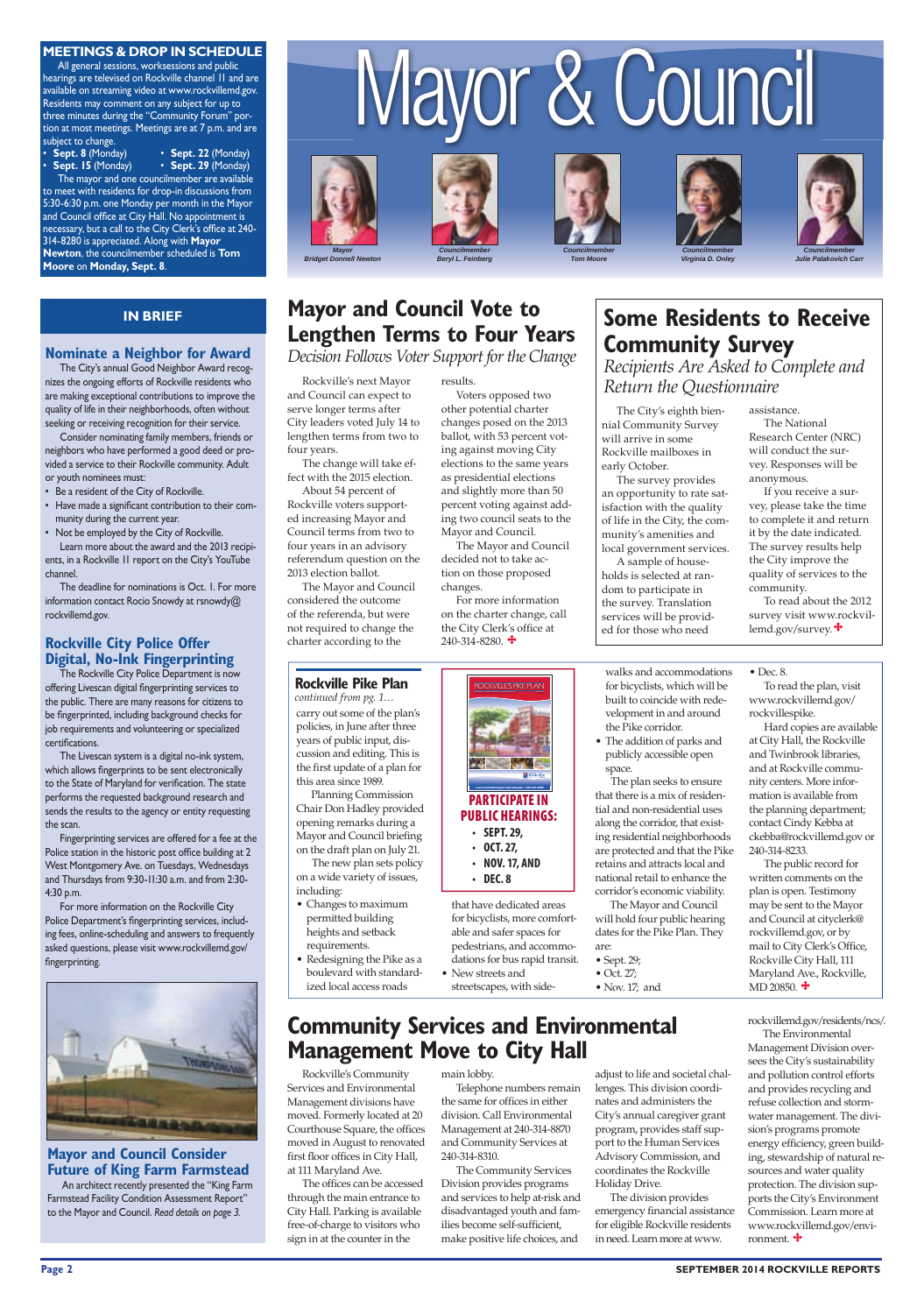#### **SEPTEMBER 2014 ROCKVILLE REPORTS Page 3**

#### **FACILITIES ADDRESSES AND PHONE NUMBERS**

- **• Glenview Mansion Art Gallery GM**, Rockville Civic Center Park, 603 Edmonston Drive.
- **F. Scott Fitzgerald The**atre **(ESE**), Rockville Civic Center Park, 603 Edmonston Drive.
- **Croydon Creek Nature Center CO**, Rockville Civic Center Park, 852 Avery Road. Note: Registration required, register online at www.rockvillemd. gov or call 240-314-8770.
- **Rockville Senior Center**  SB, 1150 Carnation Drive. Call 240-314-8800.
- **Rockville City Hall**  111 Maryland Ave. Call 240-314-5000.

![](_page_2_Picture_6.jpeg)

![](_page_2_Picture_11.jpeg)

 $R =$  Residents • NR = Non Residents • MEM = Member • NM = Non Member

Rockville offers a variety of classes and programs each season. Find something that interests you at www.rockvillemd.gov/recreation/guide.

FOR THE MOST UP-TO-DATE EVENT LISTING, VISIT WWW.ROCKVILLEMD.GOV

For the most up-to-date event listings visit www. rockvillemd.gov/thisweek and sign up for the weekly email newsletter.

**23** Traffic and Transporta**tion Commission** 8:30 p.m. Meets on the fourth Tuesday of each month.

Deer are a fact of life in Montgomery County. If four-legged neighbors are feasting on your garden or landscaping, don't despair. Visit the Croydon Creek Nature Center at 852 Avery Road on Saturday, Sept. 20 from 10-11:30 a.m. for a deer management workshop.

The free lecture, cosponsored by the center and the Rockville's Deer Management Task Force and offered as part of the City's Go Green lecture series,

#### Boards and Commissions

*Meetings are held at City Hall, 111 Maryland Ave., unless otherwise noted. Please check the City website for the latest on cancellations, rescheduling and contact information at www.rockvillemd.gov/boardscommissions.* 

10,17 **Planning Commission** 7 p.m. Meets the second and fourth Wednesday of each month, on Rockville 11.

13 **Board of Appeals** 9 a.m. noon. Meets the second Saturday of each month.

17 **Rockville Housing Enterprises**, Board of Commissioners 6:30 p.m. Meets the third Wednesday of each month at 621-A Southlawn Lane.

18 **Historic District Commission** 7:30-10 p.m. Meets the third Thursday of each month, on Rockville 11.

Register for the "Deer in Rockville" lecture (course #48861) by Monday, Sept. 15. Learn more in the fall recreation guide at www.rockvillemd.gov/recreation/guide.  $\mathbf{\ddot{+}}$ 

#### 25 **Recreation and Park**

**Advisory Board** 7 p.m. at the VisArts Rooftop, 155 Gibbs St. Meets the fourth Thursday of the month.

#### Vacancies

*To learn more about any board or commission, call the City Clerk's Offi ce at 240-314-8280 or visit www.rockvillemd.gov. The City is seeking applicants for:*

- Cultural Arts Commission (1) • Environment Commission (2
- and 1 student representative) • Human Rights Commission (2)
- Human Services Advisory Commission (1)
- Landlord Tenant Affairs Commission (2)
- Personnel Appeals Board (3) • Recreation and Parks Advisory
- Board (3)
- Rockville Recreation and Parks Foundation, Inc. (1)
- Rockville Housing Enterprises (1) • Rockville Sister City Corpora-
- tion  $(1)$ Senior Citizens Commission (1)
- Sign Review Board (1)
- Traffic and Transportation
	- Commission (1)

9 **Concert Under the Stars** Get into the swing of things as the Rockville Swing Band performs a free concert on the grounds of the senior center. All ages are welcome. Chairs will be provided. Presented by the City's Senior Citizens Commission. 1150 Carnation Drive, 7-8:30 p.m. **FREE!** 

1**Labor Day**. Rockville City Hall is closed. There is no recycling and refuse collection. If your regularly scheduled collection day is on or after the holiday, your collection will be on the following day. *See page 1 for City facilities' holiday info.*

3,10,17,24 **Wednesday Farmers Market at Dawson's Market,** 11 a.m.-2 p.m., parking lot of Dawson's Market, 225 N. Washington St. Vendors plus food from Dawson's BBQ (all natural burgers, hot dogs, and veggie burgers).

**13** Salute Nonprofits at **the Rockville Farmers Market** Residents will have the chance to learn about many of the nonprofit agencies working in the community. Students can meet representatives of nonprofits to discuss volunteer opportunities that fulfill schools' Student Service Learning requirements. 9 a.m.-noon, corner of East Jefferson (Route 28) and Monroe Streets, in the jury parking lot. FREE!

# **Oh Deer! 'Go Green' Lecture**

# **Discusses Deer in Rockville** *Croydon Creek Hosts Natural Resources Expert*

will explore the lives of deer and discuss how to lessen the impact of deer on your yard. George Timko, deer project leader with the Maryland Department of Natural Resources, will answer questions.

5**Pajama Jam and Movie Night** Find comfy pajamas and a sleeping bag and bring your friends and family for a movie on the big screen. Popcorn and other refreshments available for purchase. Open to students grades 1-5. 7-9 p.m. Lincoln Park Community Center, 357 Frederick Ave. Register for course #48148. Cost is

> 20**"Sankhya Vaibhava"** by Nrityanjali Performance Ensemble. World premiere of an original grand dance production in Bharatanatyam (classical Indian dance). For tickets, call 301-330- 8573. 7-9:30 p.m. **553**

3**"All-Day Exercise"** offers 25-min. demonstrations highlighting the senior center's fall exercise options. Open to seniors 60 and older. Trainers will be on hand to answer questions, plus body composition analysis, blood pressure screenings and light healthy snacks. 1150 Carnation Dr., 10 a.m. FREE!

\$3R/\$5NR.

details. **55** 

5,6,7**"The Charlatan" by The Victorian Lyric Opera Company** Friday and Saturday at 8 p.m.; Sunday at 2 p.m. Visit www.rockvillemd.gov/theatre for tickets. *See page 4 for more* 

6,13,20,27 **Saturday Rockville Farmers Market** Farm-fresh fruits and vegetables, bedding plants, cut flowers, preserves, honey, herbs, baked goods and more are available for purchase. All items are picked fresh daily and are available as supplies last. 9 a.m.-1 p.m. corner of Route 28 and Monroe

Street.

6 **Doggie Dip Day** Rockville Swim and Fitness Center, noon-4 p.m. *See ad on page 4 for* 

> 27 **Saturday Story and Hike** A naturalist will read a story and lead a hike based on the story. Dress for the weather. Age 2-5. Adult participation required. 10-11 a.m. Course #48853. \$4R/\$6NR. CO

*details.*

![](_page_2_Picture_69.jpeg)

brush technique. Meet the artists

and hear a concert using traditional Chinese instruments at the opening reception on Sunday, Sept. 7 from 1:30-3:30 p.m. *See the article on page 4 for more details.* Visit www.rockvillemd.

gov/glenviewgallery.

In addition to briefing the HDC, the Mayor and Council approved funding for the management of the groundhog population on the site and for a comprehensive hazardous materials survey for each of the structures.

Learn more about the property and the efforts to find an appropriate use for the site at www.rockvillemd.gov/kingfarmfarmstead.  $\ddot{\textbf{+}}$ 

![](_page_2_Picture_15.jpeg)

#### 13 **Green Your Backyard Information Session** Learn about Rain-

NEW! 15 **Recycling and Refuse Collection Schedule** Begins with new collection days for most residents. *See page 1 for details.*

designed to help green your backyard and reduce pollution. Rockville residents will be eligible to enter a free raffle for a rain barrel. Registration is required, see form at www.rockvillemd. gov/environment. For questions, contact 240-314-8877 or rainscapes@rockvillemd.gov. 10:30 a.m.-noon.

#### 14 **Family Ramble: Creek**

**Crawl** Join a naturalist on a hike through the Hayes Forest Preserve and wade into the creek to catch and examine critters. Nets and equipment provided. Closed-toe shoes required. Trails are not stroller-friendly. Children under 12 must be accompanied by an adult. All participants, including adults, must register. 1:30-2:30 p.m. Course #48857. \$3R/\$5NR

![](_page_2_Picture_21.jpeg)

18 **Nature Tots: Insect Explorers** A naturalist will help you and your child explore the topic through nature play, crafts, stories and hikes. Dress for the weather. Ages 2-5. Adult participation required. Spaces are limited. Pre-registration strongly recommended. 10-11:30 a.m. Course #48795. \$8R/\$10NR.

#### 19**Teen Late Night Friday**

Teens can enjoy a night of music and dancing, games in the gym, computers, video games and crafts. Refreshments are for sale. Space is limited. Open to grades 6-9. Register at course #4815. Pre-registration: \$7R/\$10NR. At the door: \$10R/\$15NR, beginning at 6:30 p.m. 7-9:30 p.m. at Thomas Farm Community Center.

20**"Our Town – Rockville"** Help tell Rockville's story in this Maryland Public Television documentary. Planning meeting to discuss what should be included in the final film and how the public can get involved. Open to everyone. 9:30 a.m.-noon. *See ad on page 1 for details.*

17 **Volunteer Income Tax Assistance (VITA) Program** Offers free income tax preparation for prior year and amended returns for 2011 through 2013 FREE!

#### 20**"Be PART of Rockville**

**ARTS"** Watch vignettes by the Rockville Civic Ballet, Rockville Chorus, Rockville Concert Band, Rockville cert Band, Rockville<br>Little Theatre, Rockville **(FREE** Musical Theatre and Victorian Lyric Opera Company and see exhibits by the Rockville Art League, an art project by VisArts and a literary offering by the F. Scott Fitzgerald Literary Conference, Inc. at Town Square

Plaza. 1-4 p.m. *See the article on page 4 for more details*. Call 240- 314-8681.

#### 20 **Off-Leash Dog Testing** Dogs must have a current

Rockville dog license in order to take the test. Dogs and owners must be recertified each year. Pre-registration is required. Call 240-314-8937. Cost: \$5 per dog. Learn more at www.rockvillemd. gov/offleash, 10-11 a.m., Rockville Swim and Fitness Center.

![](_page_2_Picture_32.jpeg)

#### 20,27 Oct. 11

**Yoga in Our Parks** Let the sun shine on your salutations in these free beginner yoga classes in City parks. Saturdays, 9-10 a.m. Lower blood pressure, increase flexibility and relax your mind. All ages are welcome. Bring mat and water bottle. In case of inclement weather, call 240-314-5023 to check on the class status. Class locations:

• Sat., 20, King Farm Farm stead shelter, 1101 Grand Champion Drive

• Sat., 27, Calvin Park, 1248 Gladstone Drive.

• Sat., Oct. 11, North Farm Park, 600 Farm Pond Lane

21 **Rabies Clinic** Free or discounted rabies vaccinations after pet licenses are purchased at the clinic for Rockville, Gaithersburg and Montgomery County pets. 8-10:30 a.m., Montgomery County Animal Services and Adoption Center, 7315 Muncaster Mill Road, Derwood. For more information, call 240-314-8930.

28**Pastiche by Rockville Concert Band** A blend of favorite works picked by band members, led by music director John Saint Amour. *See page 4 for details.* 3-5 p.m.

30 **Flu Shot Clinic** offered to senior center members. Bring Medicare or insurance cards. No registration required. Without insurance: \$28 for a regular dose, \$35 for a high dose and \$35 for pneumonia. 10 a.m.-1 p.m.

The Mayor and Council recently took steps to embark on a multi-year phased approach to addressing the deterioration of the 7-acre historic King Farm Farmstead. Wheeler, Goodman, Masek Architects & Interiors presented the "King Farm Farmstead Facility Condition Assessment Report" to the Mayor and Council on Aug. 11.

The report is part of an effort to begin to address, in the fiscal year that ends June 30, structural deficiencies and to minimize potentially dangerous conditions in and around the buildings at 1101 Grand Champion Drive, in the King Farm neighborhood.

City staff will ask the Historic District Commission (HDC) for input on the architect's recommendations to demolish a horse barn and silo connectors in the dairy barns at the King Farm Farmstead.

**Mayor and Council Take First Step on King Farm Farmstead Improvements**